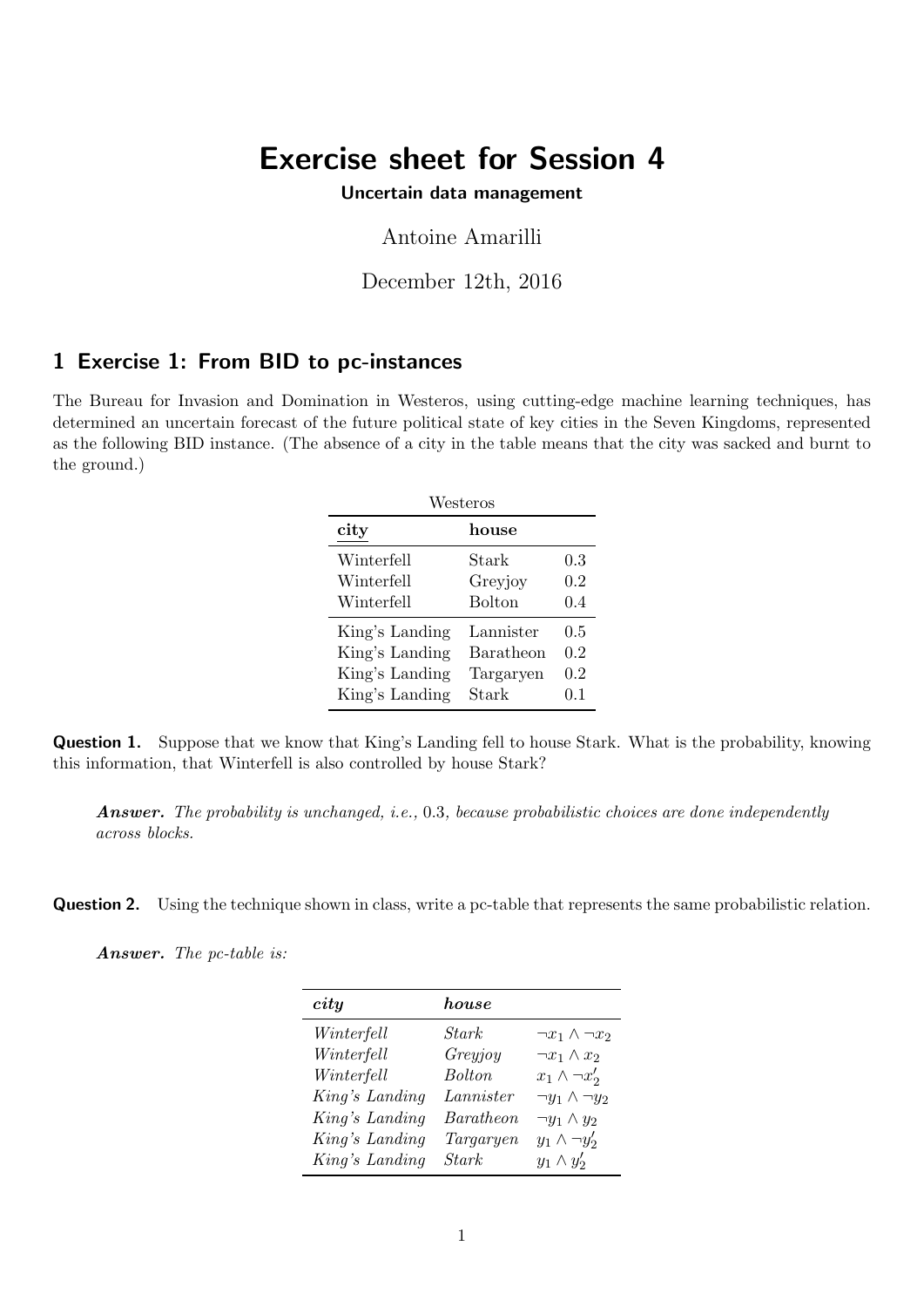The probability that each variable is true is:

- $x_1: 0.5$
- $x_2: 0.4$
- $x'_2$ : 0.2
- $y_1: 0.3$
- $y_2$ :  $2/7$
- $y'_2$ :  $1/3$

Question 3. Describe in plain English the meaning of the variables occurring in the resulting pc-instance for the tuples containing "Winterfell".

#### Answer.

- $x_1$  is true iff Winterfell is controlled by House Bolton or no longer stands
- $x_2$  is only relevant if  $x_1$  is false, in which case it is true iff Winterfell is controlled by house Greyjoy
- $x_2'$  is only relevant if  $x_1$  is true, in which case it is true iff Winterfell no longer stands

**Question 4.** Write in the relational algebra, then in the relational calculus, a query  $Q_1$  that tests whether there is some house that controls two different cities.

#### Answer.

 $Q_1: \Pi_\emptyset\left(\sigma_{house=house2, city \neq city2}(\rho_{city \rightarrow city2, house \rightarrow house2}(Westeros) \times Westeros)\right)$ 

 $Q_1$ :  $\exists c c' h$  Westeros $(c, h) \wedge$  Westeros $(c', h) \wedge c \neq c'$ 

**Question 5.** What is the probability that the pc-instance satisfies  $Q_1$ ? How many possible worlds of the pc-instance instance satisfy  $Q_1$ ? How many valuations of the pc-table satisfy  $Q_1$ ?

**Answer.** The probability of  $Q_1$  is  $0.3 \times 0.1 = 0.03$ . The only world of the probabilistic instance that satisfies the query is:

| Westeros       |              |  |  |
|----------------|--------------|--|--|
| city           | house        |  |  |
| Winterfell     | Stark        |  |  |
| King's Landing | <b>Stark</b> |  |  |

To satisfy the query in the pc-instance, we must obtain the only possible world that satisfies the query, which means that  $y_1$  and  $y_2'$  must be true and  $x_1$  and  $x_2$  must be false; no constraints are imposed on  $x_2'$  and  $y_2$ . Conversely, all these valuations yield the required possible world. So there are four valuations of the pc-instance that make the query true.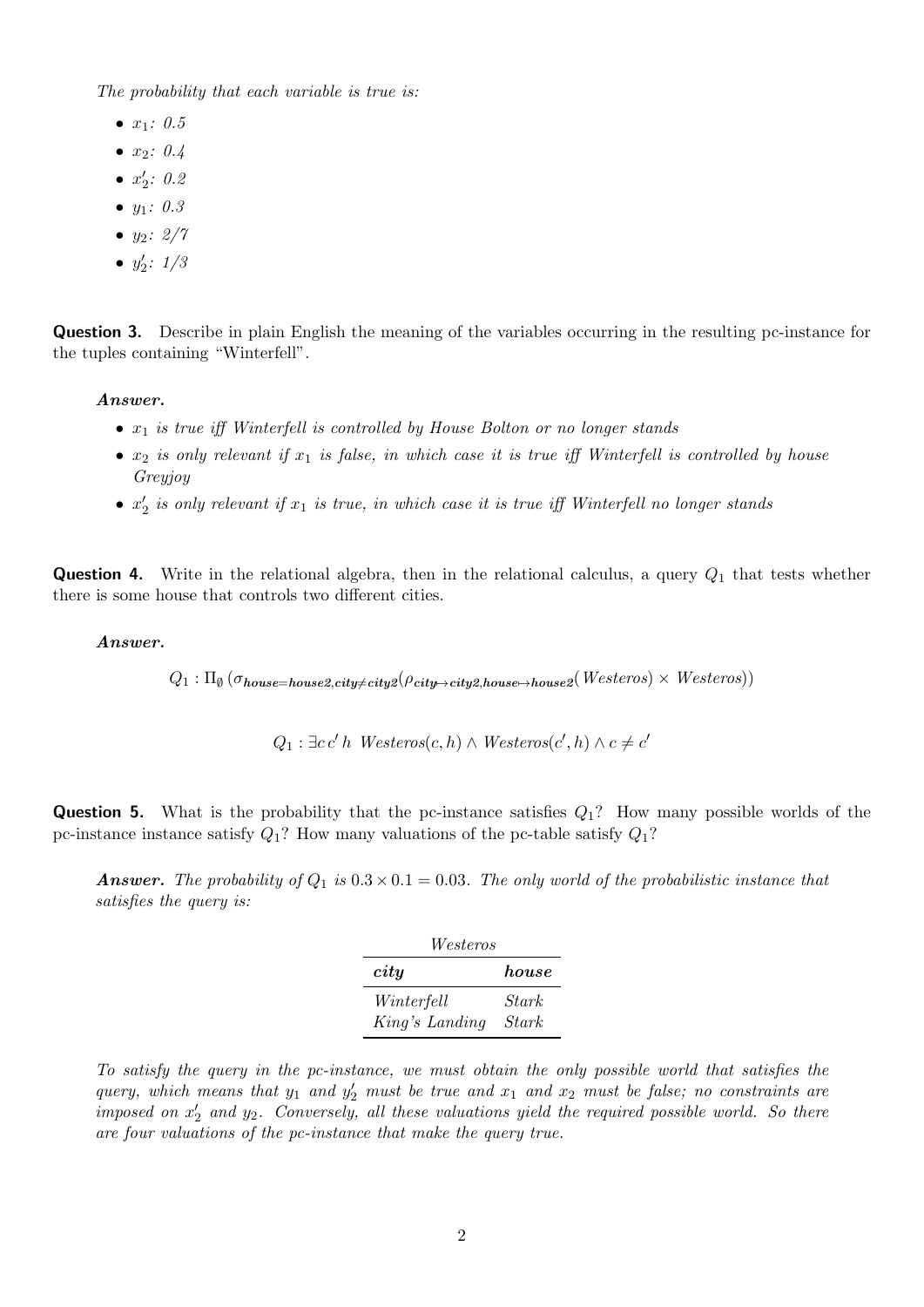**Question 6.** Write in the relational algebra, then in the relational calculus, a query  $Q_2$  that computes which houses control at least one city.

Answer.

 $Q_2$ :  $\pi_{house}(Westeros)$  $Q_2$ :  $\exists c \text{ } Westeros(c, h)$ 

**Question 7.** Construct a pc-table to represent the output of the query  $Q_2$ (Westeros). How many possible worlds does it have? Compute the probability that house Stark holds some city.

Answer. The pc-table is the following, with the same probabilities as before:

| h.ou.se          |                                                 |
|------------------|-------------------------------------------------|
| <i>Stark</i>     | $\neg x_1 \wedge \neg x_2 \vee y_1 \wedge y_2'$ |
| Greyjoy          | $\neg x_1 \wedge x_2$                           |
| <i>Bolton</i>    | $x_1 \wedge \neg x_2'$                          |
| Lannister        | $\neg y_1 \wedge \neg y_2$                      |
| <i>Baratheon</i> | $\neg y_1 \wedge y_2$                           |
| Targaryen        | $y_1 \wedge \neg y_2'$                          |

There are fifteen different possible worlds. The probability that house Stark holds a city can be computed directly from the annotation, using the fact that the variables are independent, as:

 $1 - (1 - p(x_1) \times (1 - p(x_2))) \times (1 - p(y_1) \times p(y_2'))$ 

This evaluates numerically to  $\frac{37}{100}$ .

**Question 8.** Prove that  $Q_2$ (Westeros) cannot be represented by a TID instance.

Answer. Any TID instance has a maximal possible world, which contains all the tuples of the relation. However, to cover all required possible worlds, the TID would have to contain contain all the tuples of the pc-instance  $Q_2$  (Westeros). However, the instance containing all of these tuples is not a possible world. Hence, we cannot represent  $Q_2$  (Westeros) as a TID instance.

**Question 9.** Prove that  $Q_2$ (Westeros) cannot be represented by a BID instance.

**Answer.** Either the attribute house is a key, or it is not a key. If it is a key, then the BID instance amounts to a TID instance, and we conclude by the previous question. If it is not a key, then the BID instance only has possible worlds containing of a single tuple, so it would not represent the possible worlds of  $Q_2$  (Westeros) that contain two tuples.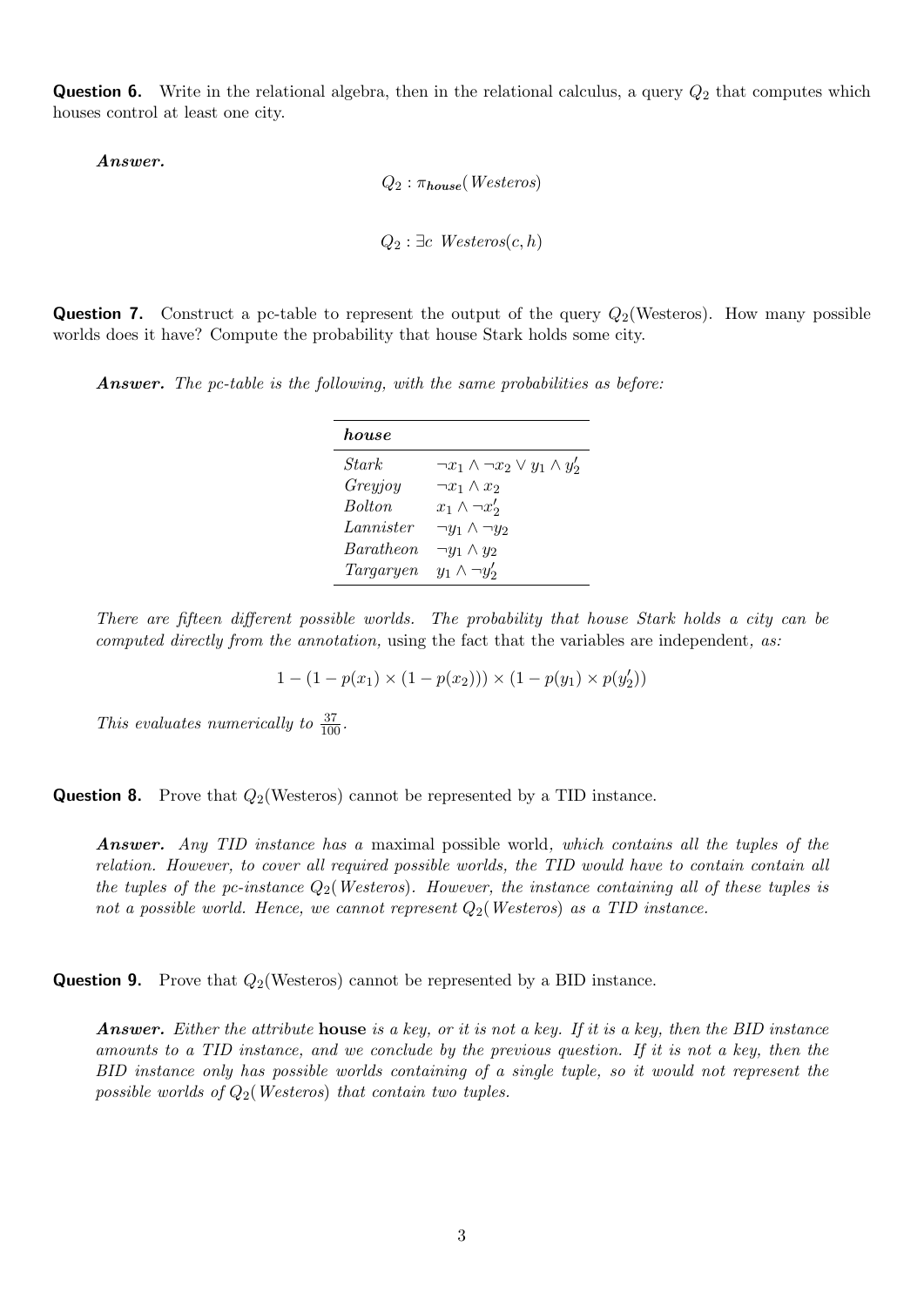### 2 Exercise 2: Adding probabilities to a c-table

Consider the (slightly modified) Boolean c-table obtained in the first question of Exercise 3 for Session 2:

| Classes        |               |                     |       |                             |
|----------------|---------------|---------------------|-------|-----------------------------|
| session date   |               | prof                | room  |                             |
| 2              |               | Nov 30 Antoine C017 |       |                             |
| 3              |               | Dec 7 Antoine       | - C47 | $\neg x_1$                  |
| $\overline{4}$ | Dec 14 Silviu |                     | C47   | $\neg x_1 \wedge \neg x_3'$ |
| 5              | Jan 4         | Silviu              | C47   | $\neg x_1 \wedge x_2$       |
| 6              | Jan 11 Silviu |                     | C47   | $\neg x_1 \wedge x_2$       |

Recall also the semantics of the events:

- $x_1$ : Room C47 collapses. All UDM classes in room C47 must be canceled.
- $x_2$ : D&K students accept to return from vacation. If this does not happen, all UDM classes in January are cancelled.
- $x'_3$ : Silviu is sick on December 14, we must cancel this class.

**Question 1.** Assign the following probabilities that the variables are true:

- $x_1: 0.01$
- $x_2: 0.2$
- $x'_3: 0.1$

Consider the resulting pc-instance. For each tuple, compute the probability that this tuple is present, i.e., the total mass of the possible worlds where it occurs. Construct the TID instance Classes2 on the same tuples, where each tuple carries this probability.

Answer. The TID instance is:

|               |               | $\mathit{Classes2}$ |          |                   |
|---------------|---------------|---------------------|----------|-------------------|
| session       | $\emph{date}$ | $\textit{prof}$     | room     |                   |
| 2             | <i>Nov</i> 30 | Antoine             | - C017   |                   |
| $\mathcal{S}$ | Dec $\gamma$  | Antoine             | C47      | 0.99              |
|               | Dec~14        | Silviu              | $C_{4}7$ | $0.99 \times 0.9$ |
| 5             | $Jan \, 4$    | Silviu              | $C_{4}7$ | $0.99 \times 0.2$ |
|               | Jan 11        | Silviu              | C47      | $0.99 \times 0.2$ |

**Question 2.** Consider the Boolean query Q that asks whether Silviu teaches a class. Write it in the relational algebra and in the relational calculus.

Answer.

```
Q: \pi_{\emptyset}(\sigma_{\textit{prof}\text{=}}\textit{``Silviu''}(Classes))
```
 $Q: \exists s \, dr \; Classes(s, d, "Silviu", r)$